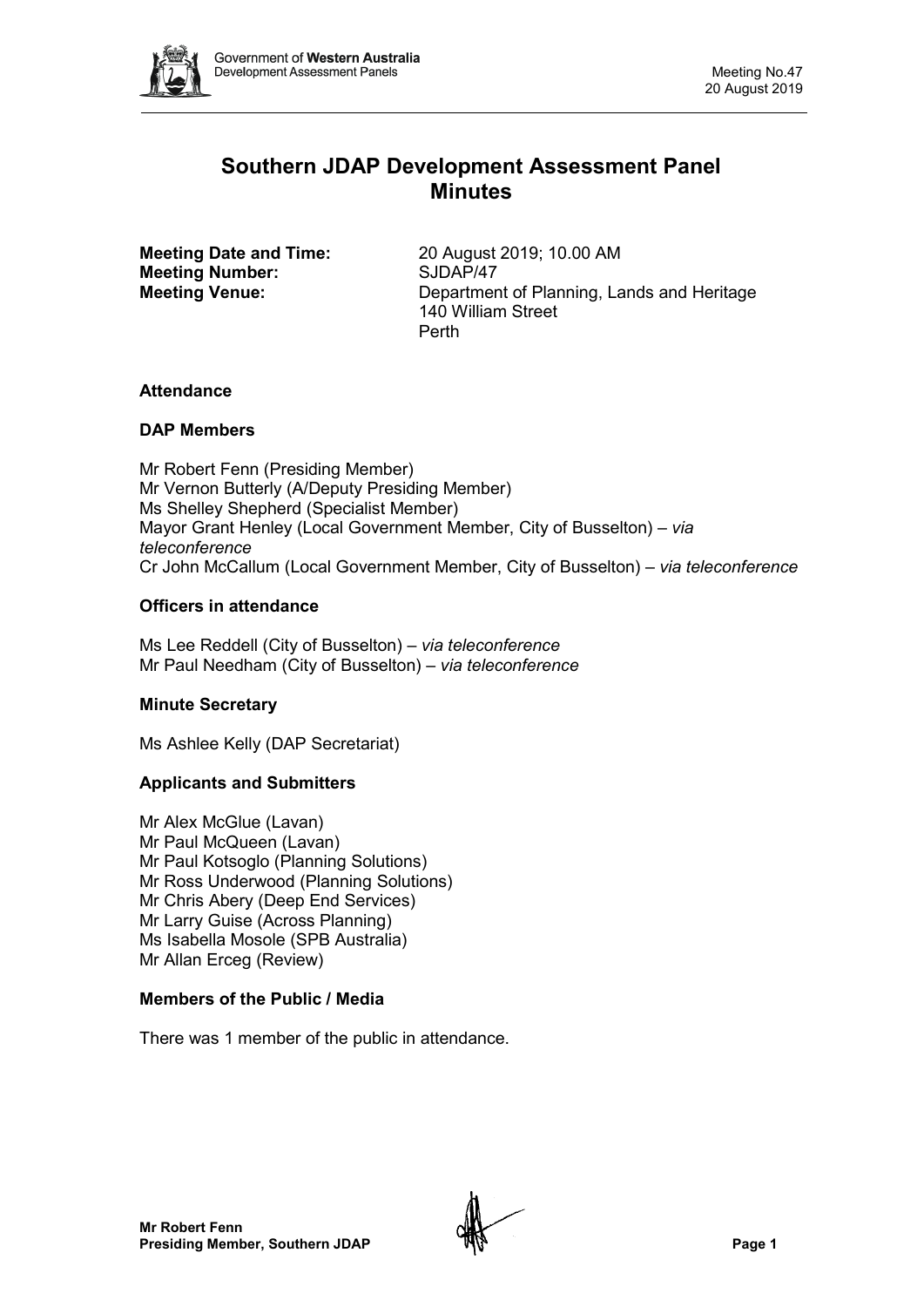

# **1. Declaration of Opening**

The Presiding Member declared the meeting open at 10.00am on 20 August 2019 and acknowledged the traditional owners and payed respect to Elders past and present of the land on which the meeting was being held.

The Presiding Member announced the meeting would be run in accordance with the DAP Standing Orders 2017 under the *Planning and Development (Development Assessment Panels) Regulations 2011*.

The Presiding Member advised that in accordance with Section 5.16 of the DAP Standing Orders 2017 which states *'A person must not use any electronic, visual or audio recording device or instrument to record the proceedings of the DAP meeting unless the Presiding Member has given permission to do so.',* the meeting would not be recorded.

### **2. Apologies**

Mr Geoffrey Klem (Deputy Presiding Member)

### **3. Members on Leave of Absence**

Nil

### **4. Noting of Minutes**

DAP members noted that signed minutes of previous meetings are available on the [DAP website.](https://www.dplh.wa.gov.au/about/development-assessment-panels/daps-agendas-and-minutes)

#### **5. Declaration of Due Consideration**

All members declared that they had duly considered the documents.

#### **6. Disclosure of Interests**

In accordance with section 2.4.10 of the DAP Code of Conduct 2017, DAP Presiding Member, Mr Robert Fenn, declared that he participated in a State Administrative Tribunal process in relation to the application at item 10.1. However, under section 2.1.3 of the DAP Code of Conduct 2017, Mr Robert Fenn acknowledged that he is not bound by any confidential discussions that occurred as part of the mediation process and undertakes to exercise independent judgment in relation to any DAP applications before him, which will be considered on its planning merits.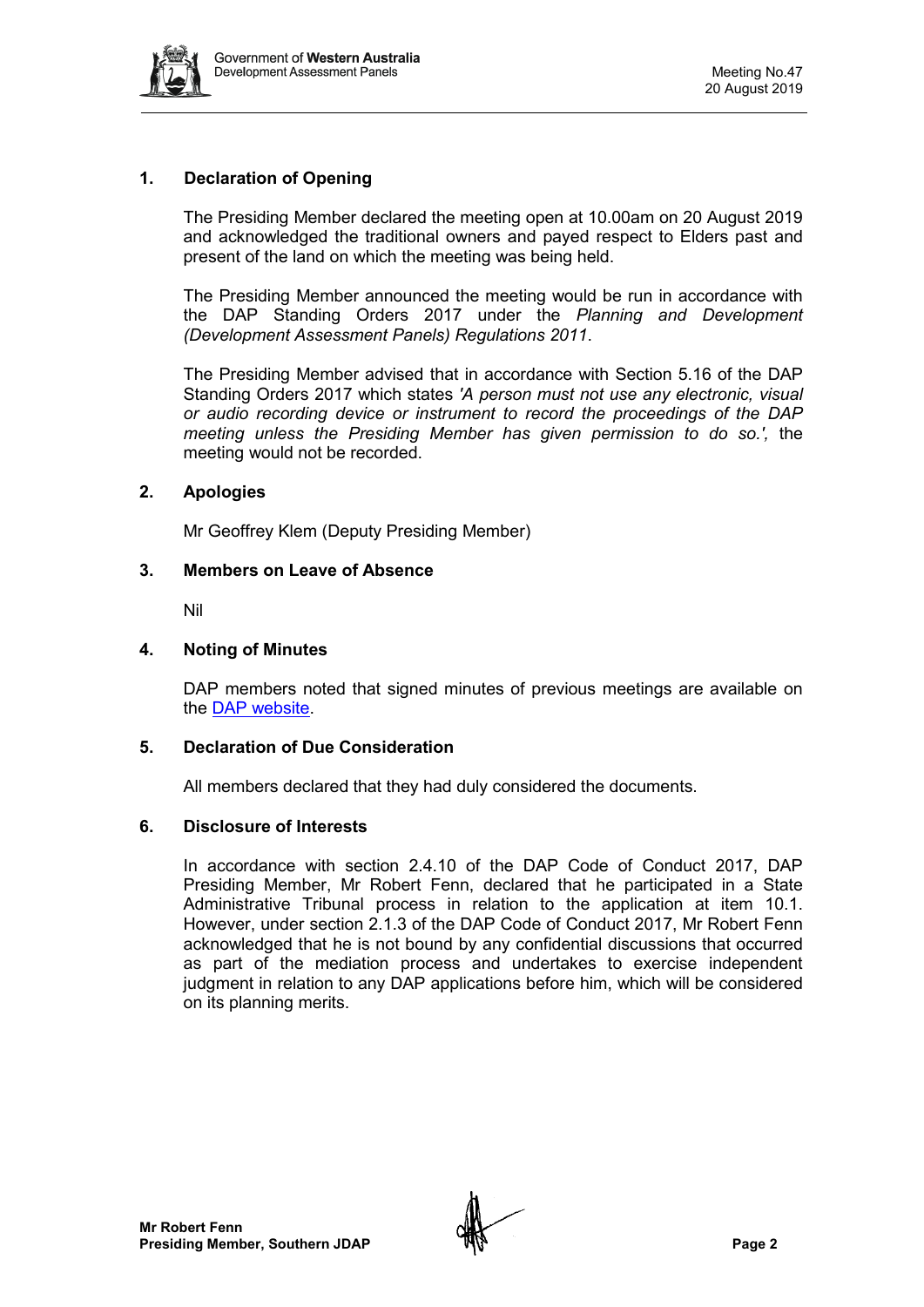

# **7. Deputations and Presentations**

- **7.1** Mr Paul Kotsoglo (Planning Solutions) addressed the DAP in support the application at Item 10.1 and responded to questions from the panel.
- **7.2** Mr Chris Abery (Deep End Services) addressed the DAP in support of the application at Item 10.1 and responded to questions from the panel.
- **7.3** Mr Paul McQueen (Lavan) addressed the DAP in support of the application at Item 10.1 and responded to questions from the panel.
- **7.4** Mr Larry Guise (Across Planning) addressed the DAP against the application at Item 10.1 and responded to questions from the panel.
- **7.5** Mr Paul Kotsoglo (Planning Solutions) responded and replied to Mr Larry Guise presentation.
- **7.6** Mr Paul Needham (City of Busselton) addressed the DAP in relation to the application at Item 10.1 and responded to questions from the panel.

## **8. Form 1 – Responsible Authority Reports – DAP Application**

Nil

#### **9. Form 2 – Responsible Authority Reports – Amending or cancelling DAP development approval**

Nil

#### **10. Appeals to the State Administrative Tribunal**

| <b>10.1 Property Location:</b>         | Lot 182 (86) West Street, West Busselton              |
|----------------------------------------|-------------------------------------------------------|
| <b>Development Description:</b>        | Market (Busselton Marketplace)                        |
| Applicant:                             | Mr Ross Underwood, Planning Solutions                 |
| Owner:                                 | Realview Holdings Pty Ltd and West Street             |
| Responsible Authority:<br>DAP File No: | Nominees Pty Ltd<br>City of Busselton<br>DAP/18/01519 |

#### **REPORT RECOMMENDATION**

**Moved by: Mayor Grant Henley <b>Seconded by:** Cr John McCallum

That the Southern Joint Development Assessment Panel, pursuant to section 31 of the *State Administrative Tribunal Act 2004* in respect of SAT application DR 38/2019 resolves to:

**Reconsider** its decision dated 29 January 2019 and **refuse** DAP Application reference DAP/18/01519 and accompanying plans in accordance with Clause 68 of Schedule 2 (Deemed Provisions) of the *Planning and Development (Local Planning Schemes) Regulations 2015* and the provisions of Clauses 3.2, 4.8, 4.10, 4.21, 4.22, 4.23, 5.3 and Schedule 3 of the City of Busselton Local Planning Scheme No.21, for the following reasons:

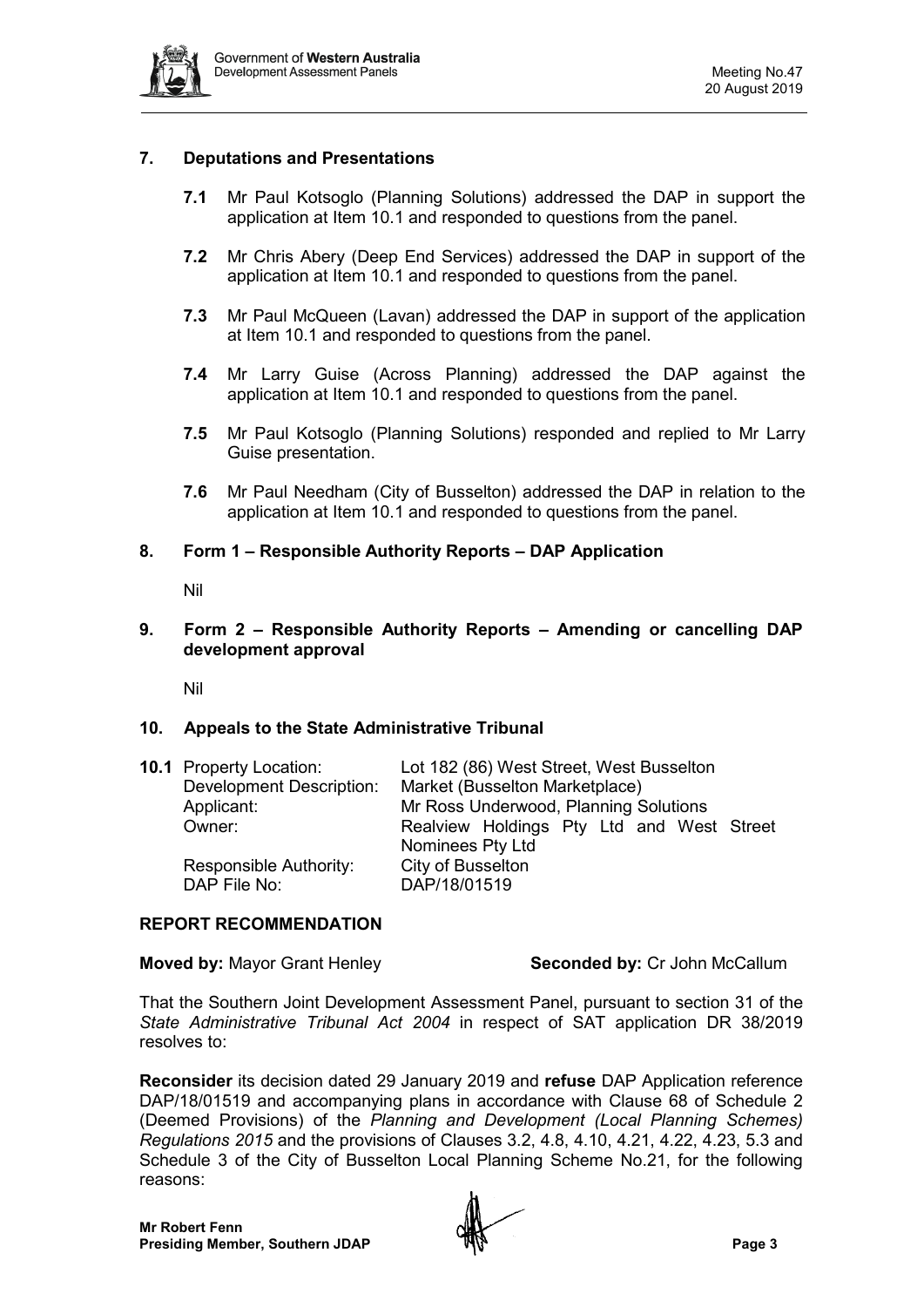

- 1. The proposal does not comply with the objectives of the Service Commercial zone, as follows:
	- a. The nature of the business does not require good vehicular access and/or a large site:
	- b. The proposed use would be appropriate in, and could conveniently be accommodated in the Centre zones;
	- c. The proposal is likely to have a detrimental impact on surrounding commercial centres and does not pay due regard to the strategic importance, or need to maintain the commercial primacy of the Regional Centre and Centre zones;
	- d. The proposal is likely to contribute to the spread of centres.

### **The Report Recommendation was put and LOST (3/2).**

- For: Mayor Grant Henley Cr John McCallum
- Against: Mr Robert Fenn Mr Vernon Butterly Ms Shelley Shepherd

# **ALTERNATE MOTION**

**Moved by:** Mr Robert Fenn **Seconded by:** Mr Vernon Butterly

That the Southern Joint Development Assessment Panel, pursuant to section 31 of the *State Administrative Tribunal Act 2004* in respect of SAT application DR 38/2019, resolves to:

**Reconsider** its decision dated 29 January 2019 and **approve** DAP Application reference DAP/18/01519 and accompanying plans (Location Plan A001 Rev C, Floor Plan A.200 Rev J, Management Statement dated 5 July 2019 & Bushfire Management Plan dated 16 January 2019) in accordance with Clause 68 of Schedule 2 (Deemed Provisions) of the *Planning and Development (Local Planning Schemes) Regulations 2015* and the provisions of the City of Busselton Local Planning Scheme No. 21, for the development of a Market on Lot 182 West Street, Busselton, subject to the following conditions:

#### General Conditions:

- 1. This decision constitutes planning approval only and is valid for a period of two years from the date of approval. If the subject development is not substantially commenced within the two year period, the approval shall lapse and be of no further effect.
- 2. The development hereby approved shall be undertaken in accordance with the signed and stamped, approved Development Plans (enclosed), by the Southern JDAP, except as may be modified by the following conditions.

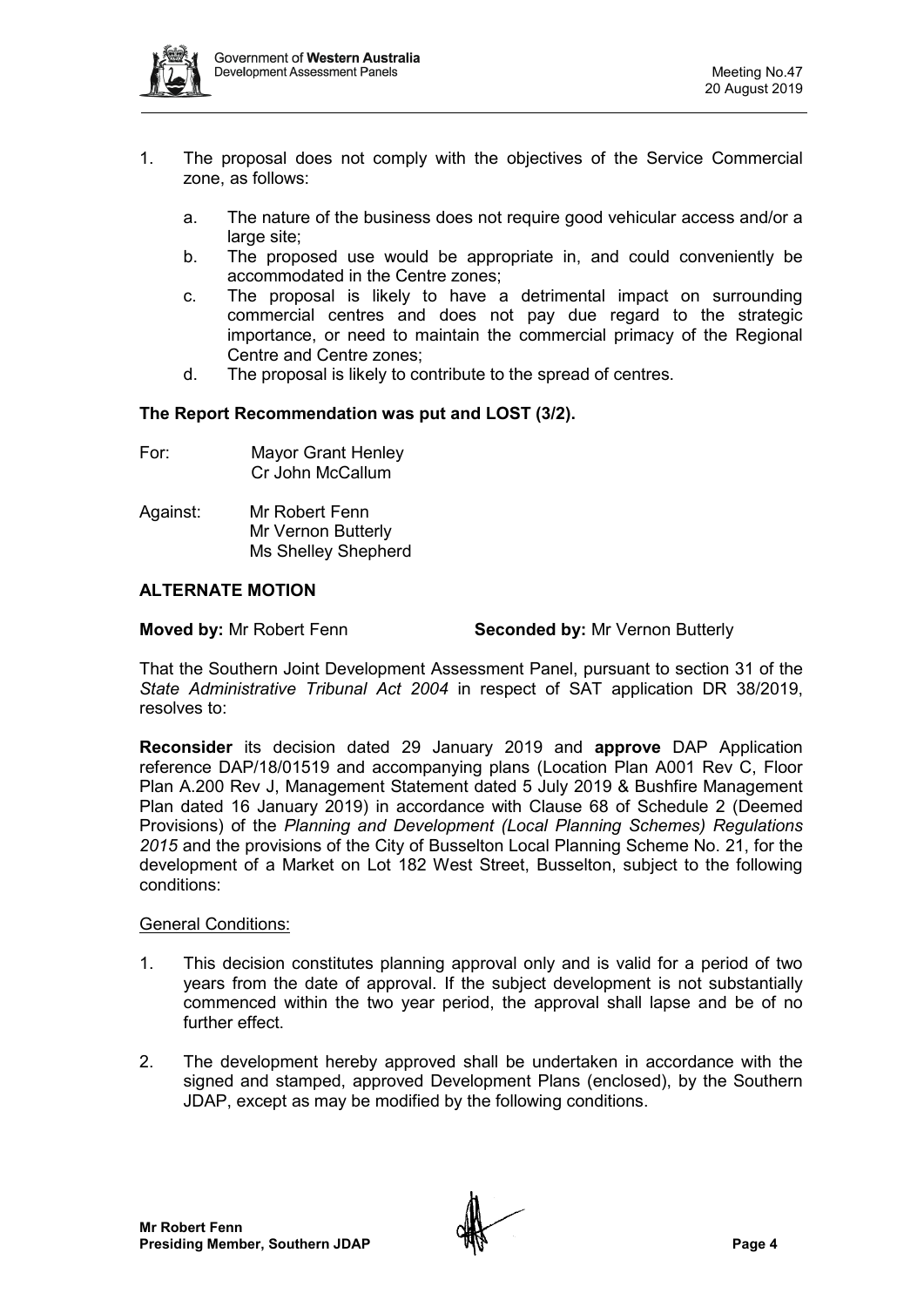

#### Prior to Commencement of Any Works Conditions:

- 3. The development hereby approved, or any works required to implement the development, shall not commence until the following plans or details have been submitted to the City of Busselton and have been approved in writing:
	- 3.1 A detailed plan which shows natural ground levels, finished ground levels and finished floor levels;
	- 3.2 An updated Elevation Plan which reflects the endorsed Floor Plan, Revision J dated 5 July 2019;
	- 3.3 A schedule of the final materials, finishes and colours, the schedule shall include details of the type of materials proposed to be used, including their colour and texture;
	- 3.4 Satisfactory arrangements shall be made with the City to provide public art works within the development. This entails compliance with the Percent for Art provisions of the City's *Development Contribution Policy* via appropriate works up to a minimum value of 1% of the Estimated Cost of Development ("ECD"). Where the value of on- site works is less than 1% of the ECD, a payment sufficient to bring the total contribution to 1% of the ECD is required:
	- 3.5 Details of signage, including but not limited to the design, materials and levels of illumination;
	- 3.6 Details of the proposed bicycle parking facilities, including the location, design and materials to be used in their construction:
	- 3.7 Details of the rear service area, including but not limited to details of loading area, bin store, external lighting;
	- 3.8 A Construction Management Plan;
	- 3.9 A Landscape Plan which includes the drain to the rear of the site;
	- 3.10 A Waste Management Plan; and
	- 3.11 Development compliance with the Bushfire Management Plan.

#### Prior to Occupation/Use of Development Conditions:

- 4. The development hereby approved shall not be occupied, or used, until all plans, details or works required by Condition(s) 2 and 3 have been implemented and,
	- 4.1 All stalls hereby approved shall have the removable partitions installed and their perimeter line marked on the ground to the number and sizes shown on the approved plans and not exceed (in aggregate) a total area of  $1450m^2$ .

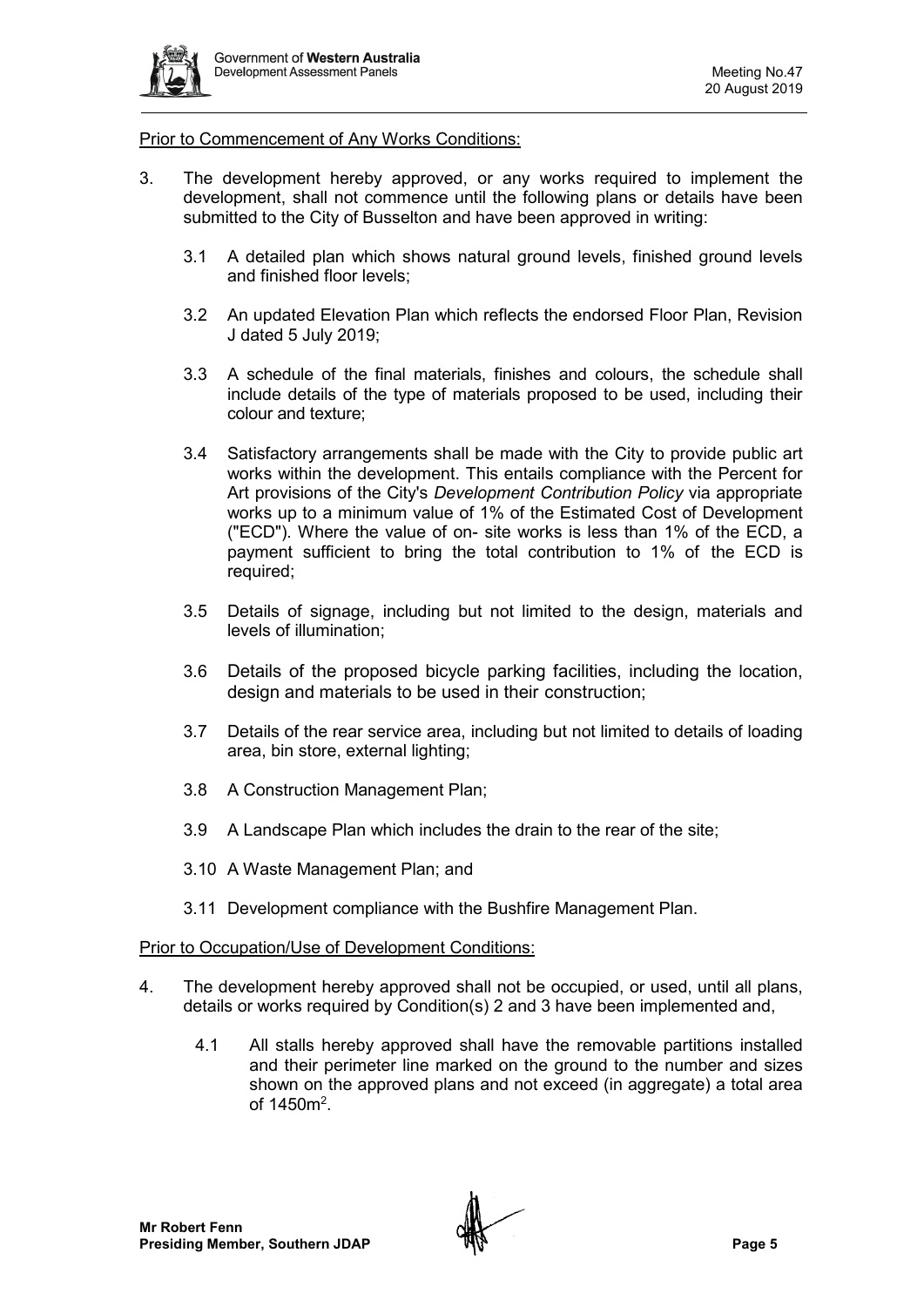

## On-going Conditions:

- 5. The works undertaken to satisfy Conditions 2, 3 and 4 and the following conditions shall be subsequently maintained for the life of the development:
- 6. The development shall only be open to the public during the following hours and days:
	- Thursday 7.00am to 6.00pm
	- Friday  $7.00$ am to  $9.00$ pm
	- Saturday 7.00am to 9.00pm
	- Sunday 7.00am to 6.00pm
	- Monday, Tuesday or Wednesday where that day falls on a WA Public Holiday or WA State School Holiday (as generally indicated by the Department of Education as being applicable for State schools in WA) – 7.00am to 6.00pm
- 7. A register of all stall holders shall be kept by the Market operator, to provide sufficient information for the City to be satisfied that all stallholders are bona fide independent stallholders, both with respect to the Market operators and from other stallholders, and shall be provided to the City of Busselton on request;
- 8. No alcohol is permitted to be sold for consumption on the premises prior to 10am on any day, and is only permitted from Stalls 01-04 and the food court as shown on the floor plan hereby approved;
- 9. With the exception of tastings permitted under a Producers Liquor Licence, the sale of alcohol for consumption on the premises shall be ancillary to a meal only.
- 10. The development shall at all times comply with the Management Statement prepared by Planning Solutions dated 5 July 2019, each stall shall have its own point of sale, and goods shall only be sold and offered for sale from a stall and the same stall in which the goods are being offered for sale. Where there is a conflict between the Management Statement and the conditions of this approval, the conditions of this approval shall prevail.
- 11. Landscaping and reticulation shall be implemented in accordance with the approved Landscape Plan and shall thereafter be maintained to the satisfaction of the City of Busselton. Unless otherwise first agreed in writing, any trees or plants which, within a period of five years from first planting, are removed, die or, as assessed by the City as being seriously damaged, shall be replaced within the next available planting season with others of the same species, size and number as originally approved.
- 12. The Bushfire Management Plan be implemented in perpetuity.

# **Advice Notes**

1. If the applicant and/or owner are aggrieved by this decision, there may be a right of review under the provisions of Part 14 of the *Planning and* Development Act 2005. A review must be lodged with the State Administrative Tribunal, and must be lodged within 28 days of the decision being made by the Southern JDAP.